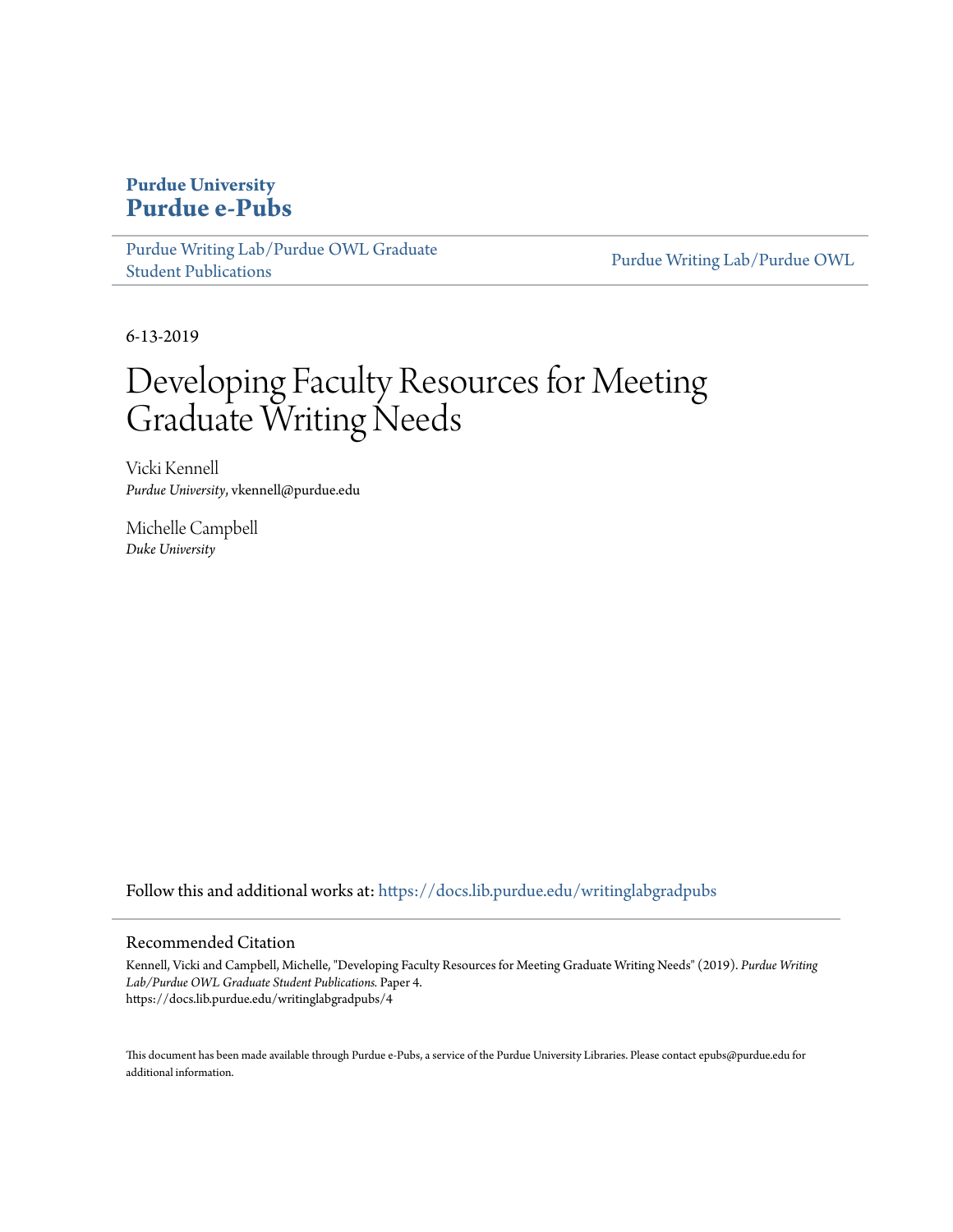### Developing Faculty Resources for Meeting Graduate Writing Needs

Michelle M. Campbell, Duke University Vicki R. Kennell, Purdue University

Consortium on Graduate Communication, June 2019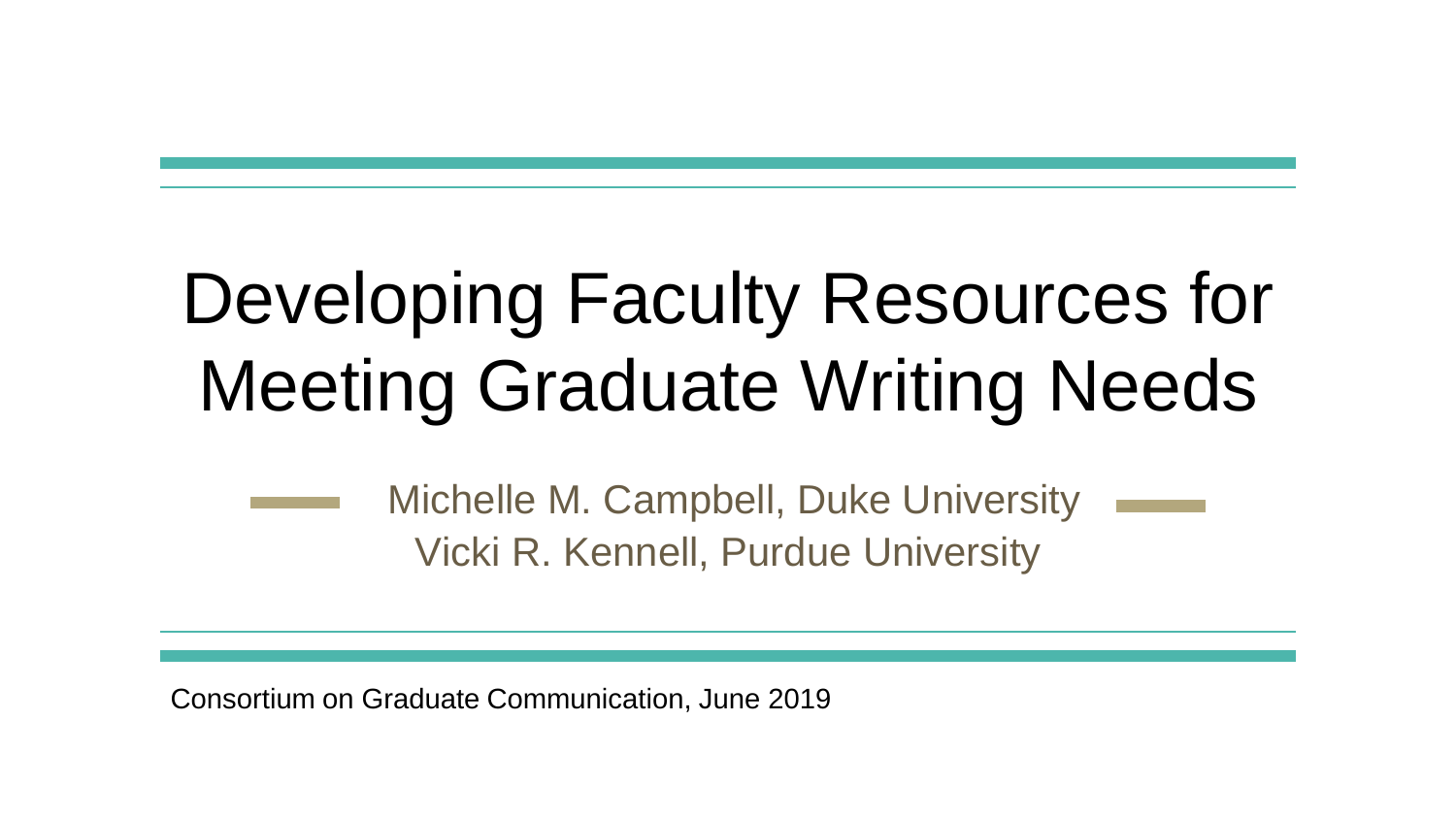#### **Overview**

- Introduction & Rationale
- *Activity*:
	- Clarifying Terms & Stakeholders
- Methods
- *Activity*:
	- Contextual Needs Analysis
- *Activity*:
	- Create a Survey
- Results
- *Activity*:
	- Collect Ideas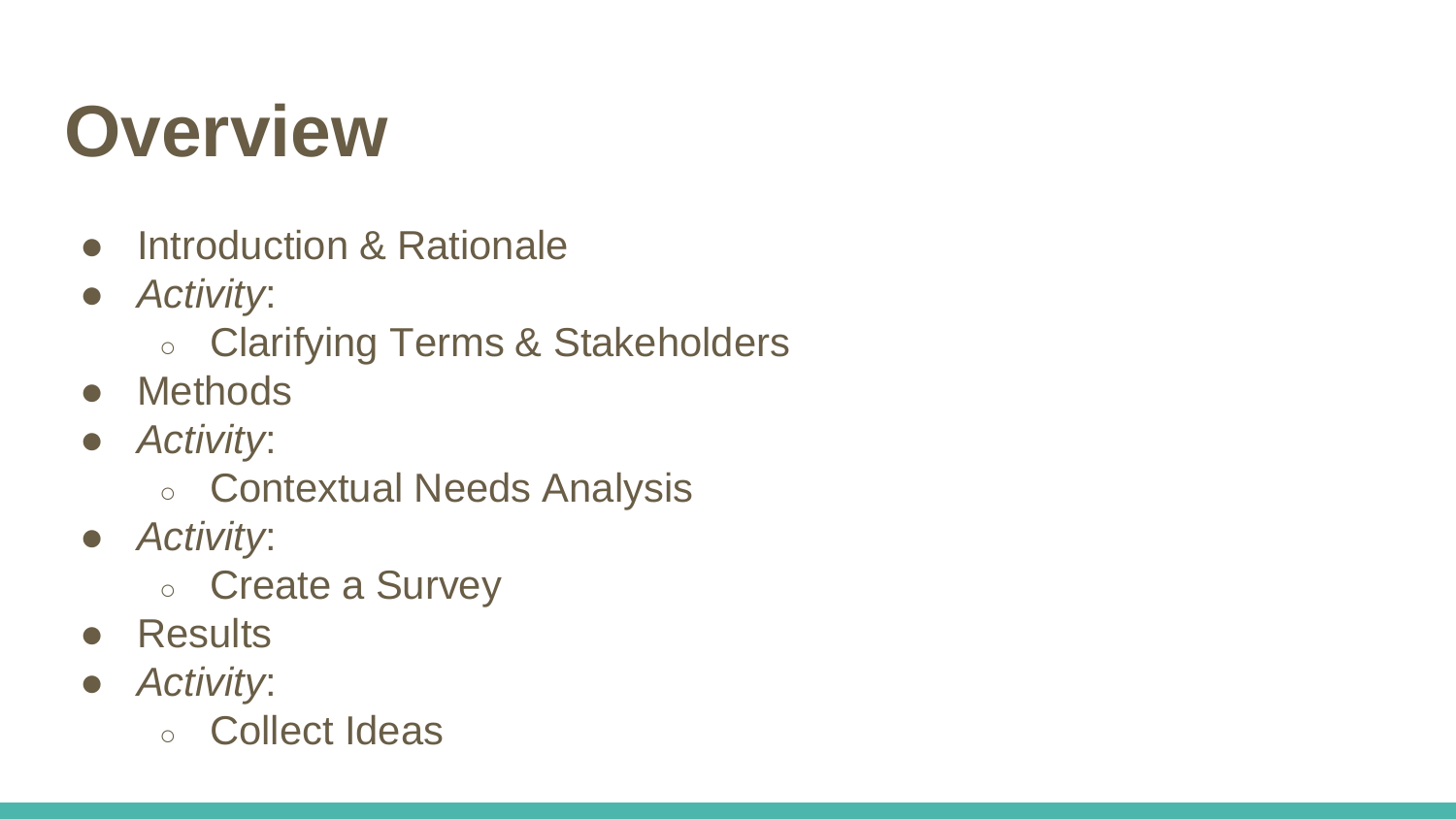## **Why Develop Faculty Resources?**

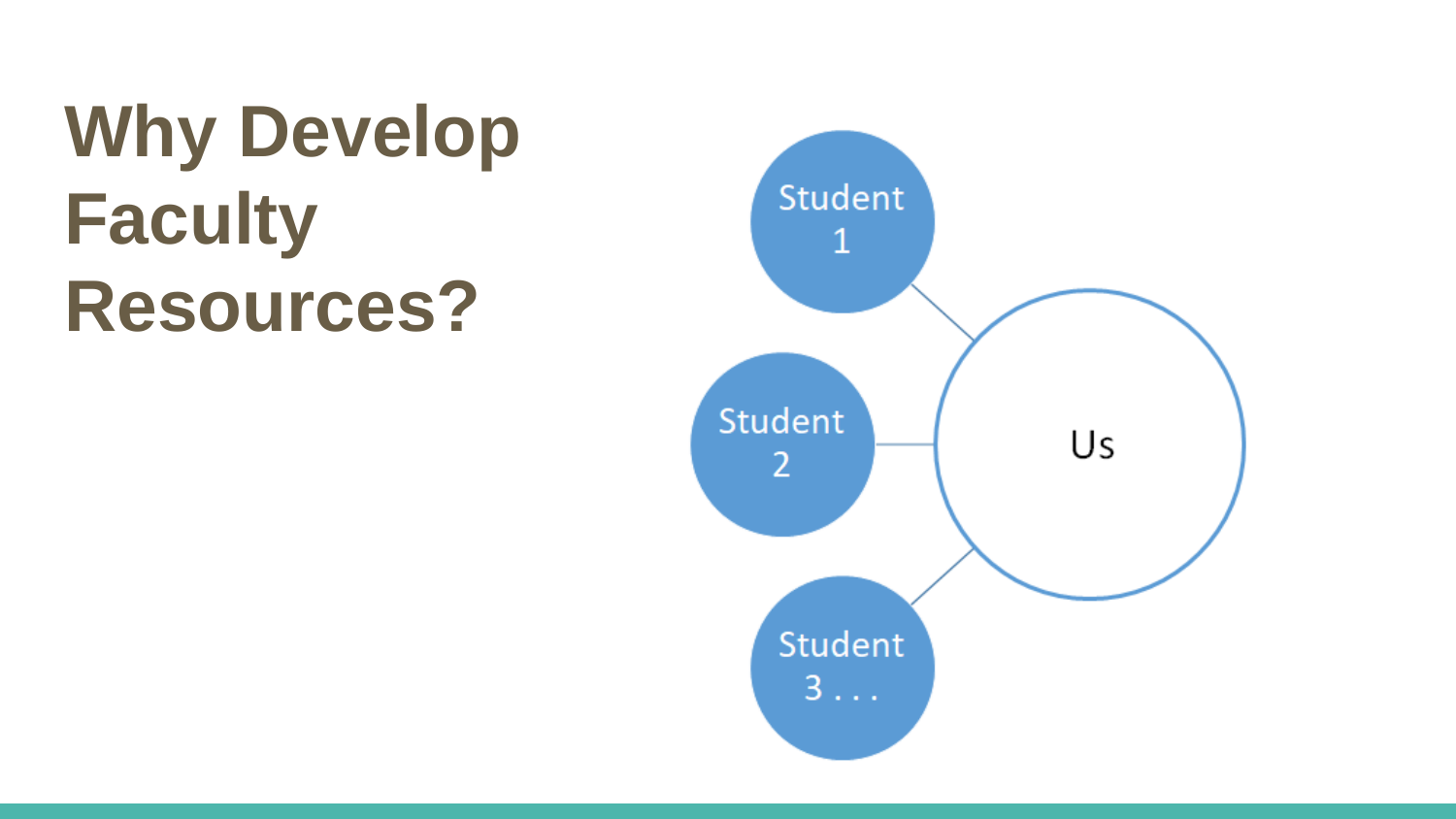# **Why Develop Faculty Resources?**

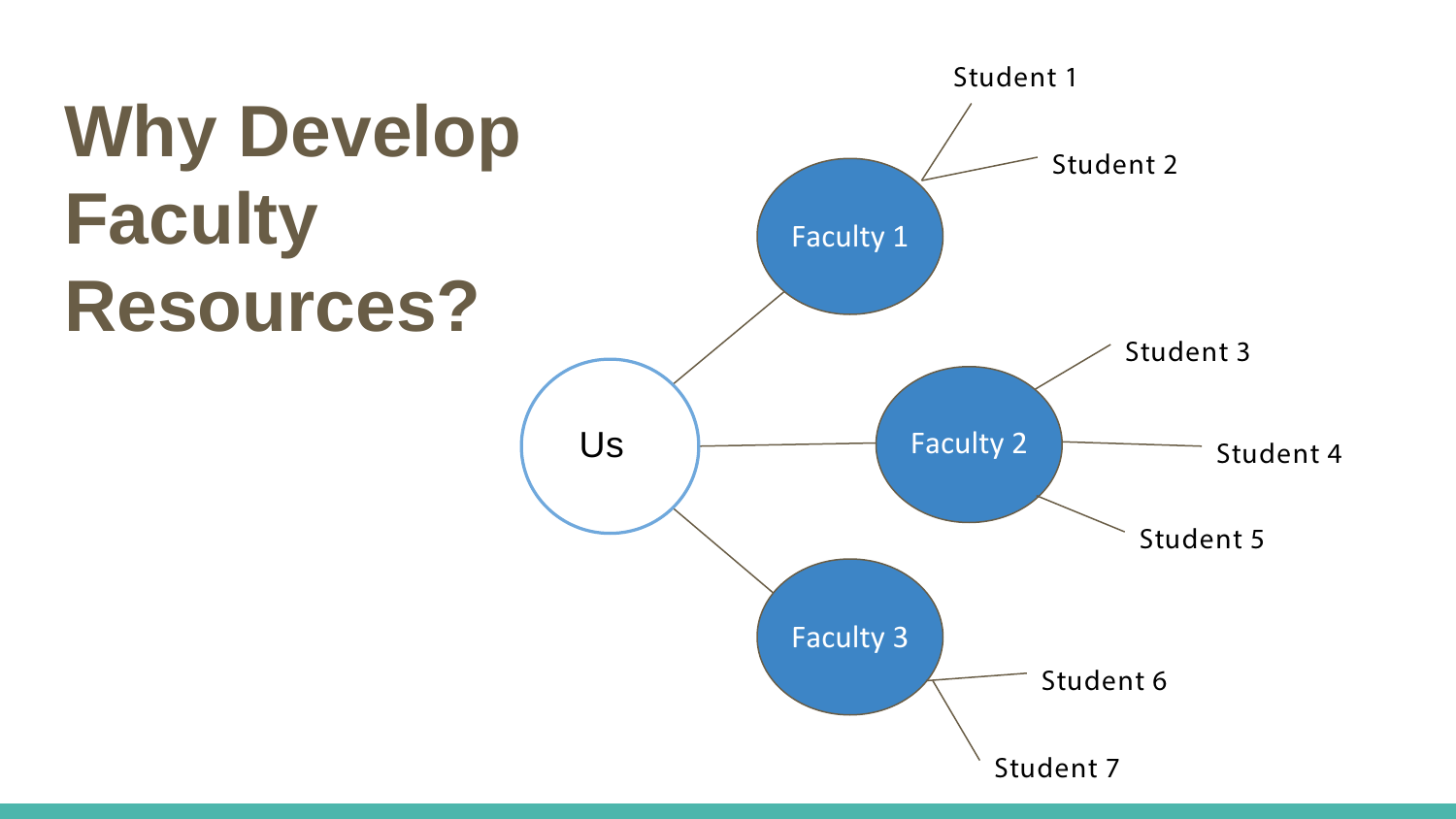### **Necessary Prologue to Faculty Resource Development**

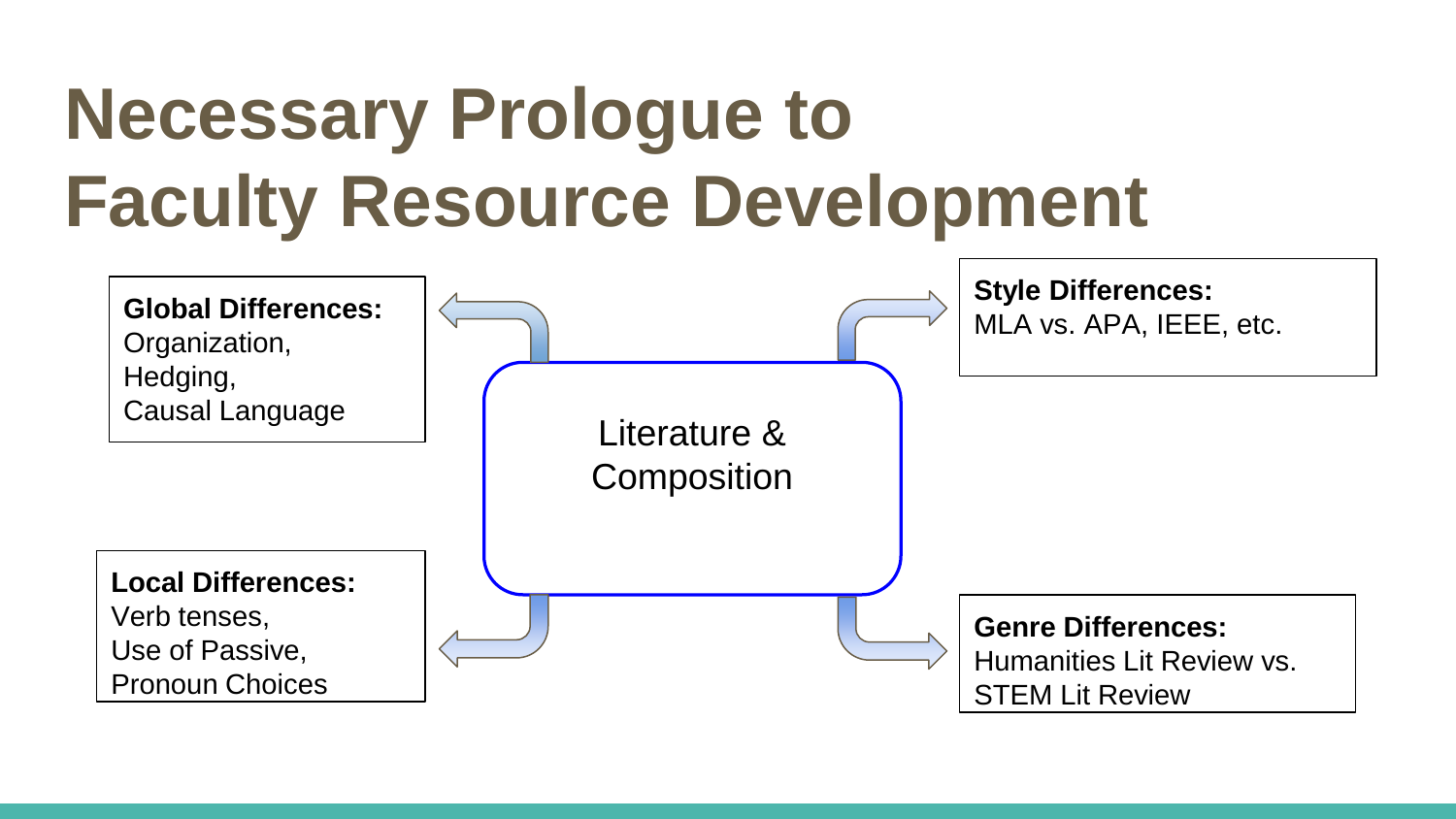### **Introductory Activity**

- In assigned groups, go clockwise through the Post-its.
- To each Post-it add thoughts about the topic listed

#### **Goal: To clarify the terms and stakeholders associated with faculty resource development**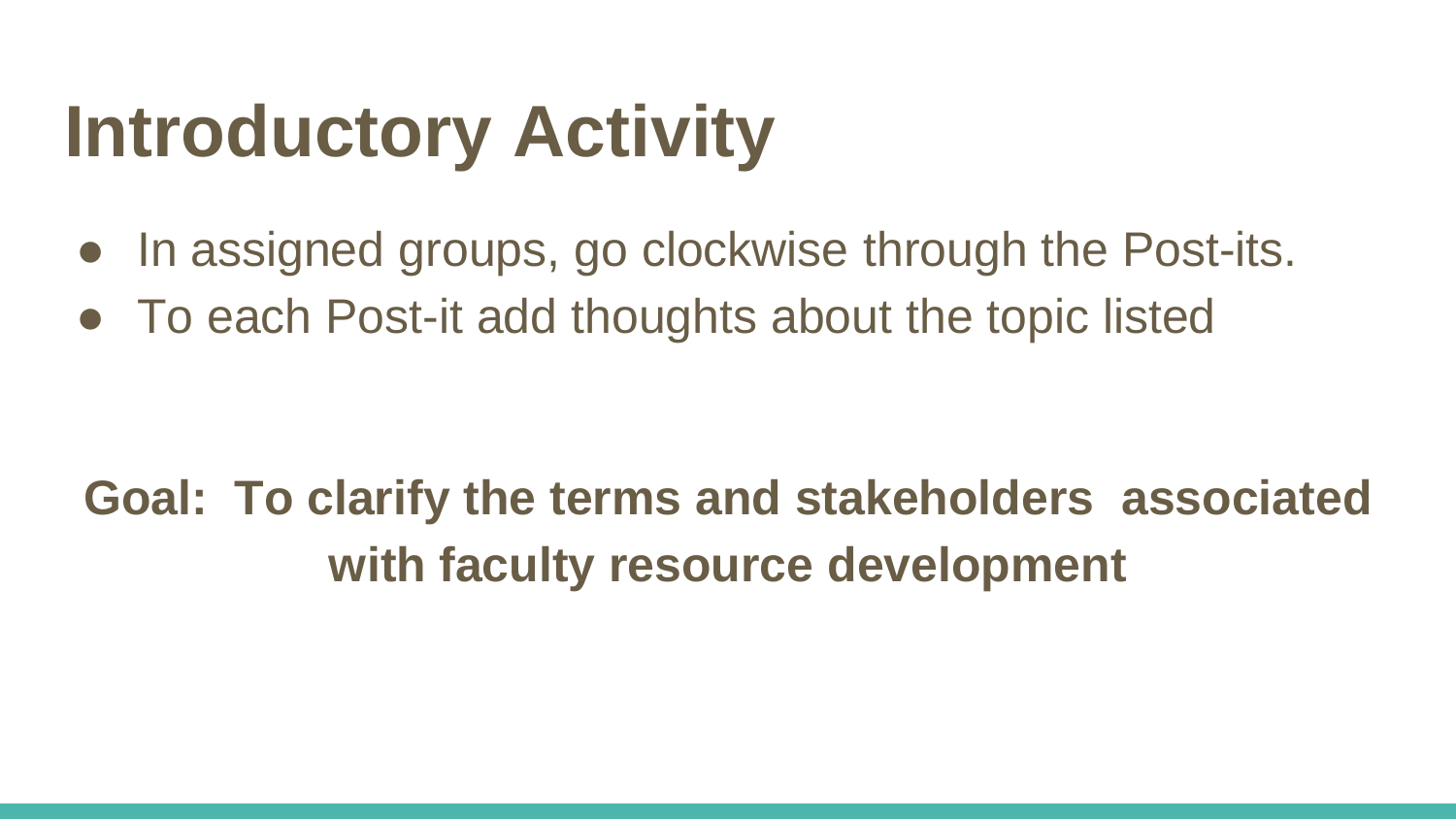# **Getting Started with Faculty Resource Development**

- Collect faculty input
	- Surveys
	- Casual Conversations
	- Program evaluations
- Research
	- Other institutions' programs
	- Published literature
- Collect student input
	- Surveys
	- Interviews
	- Word of mouth
	- Program evaluations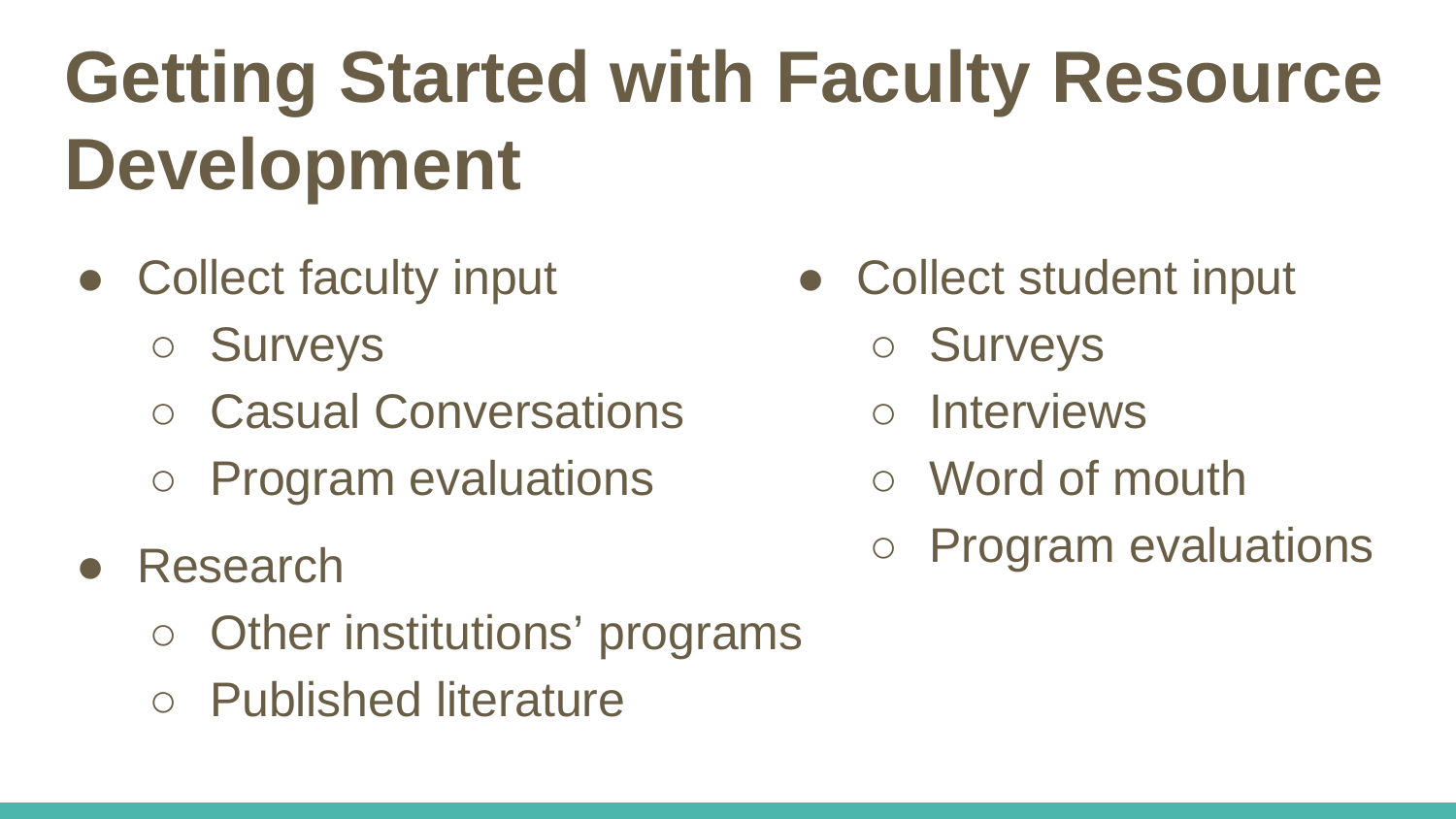#### **Methods**

- How we worked together
	- $\circ$  Informal, given the urgency
	- Brainstorm, write, revise ….REPEAT
	- Post-its for organizing
- How we shaped material
	- Stand-alone sections
	- Graduate student quotes
	- Scholarship in the field
- How we decided what to include
	- Michelle's close ties to graduate students
	- $\circ$  What we were hearing in the Intensive Writing Experience
	- Personal knowledge base from years of experience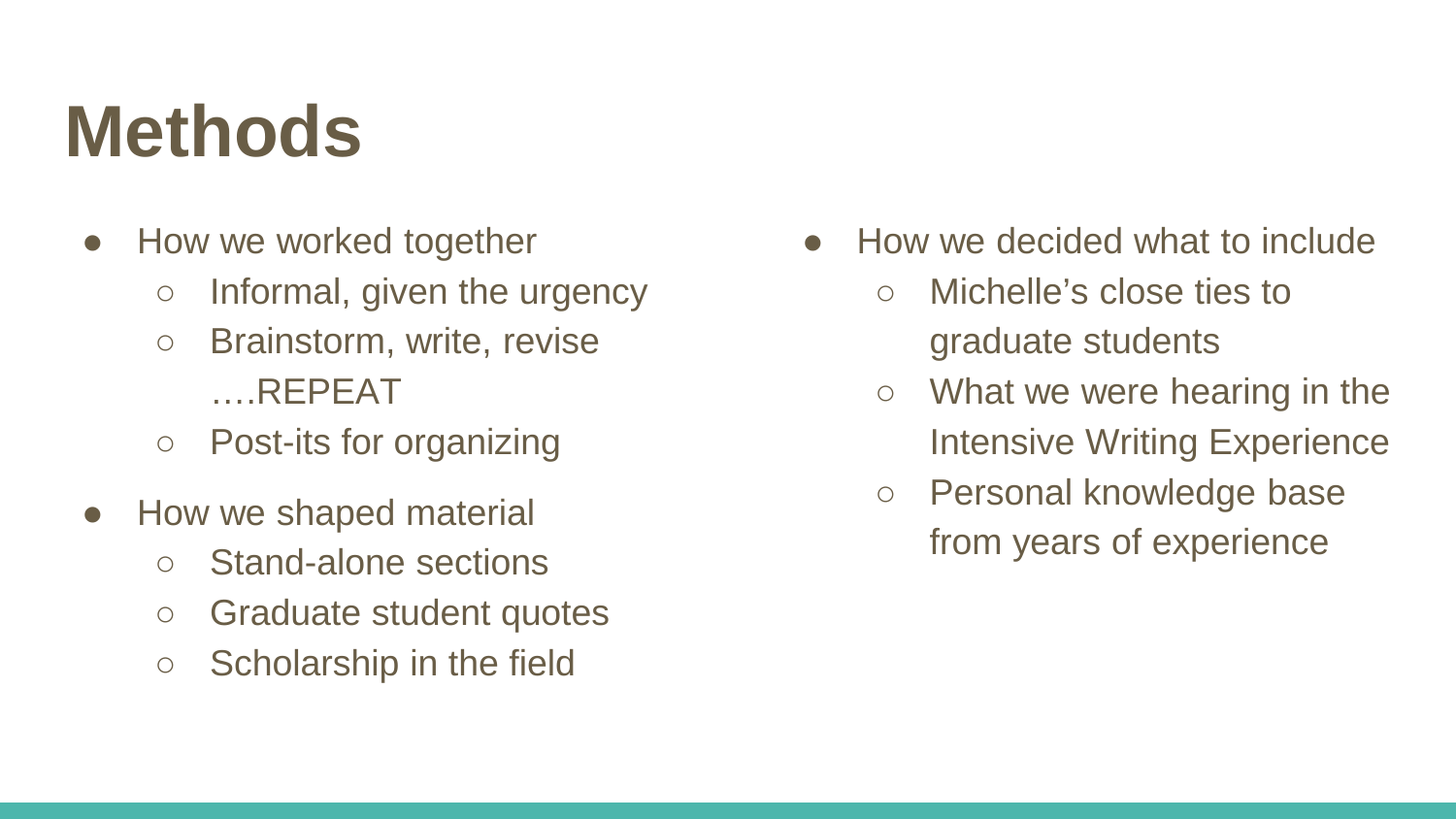### **Conduct a Needs Analysis**

- Using the provided question list, conduct a needs analysis of your institutional context.
- If there are questions to which you do not know the answer, flag them and consider how you might go about answering them.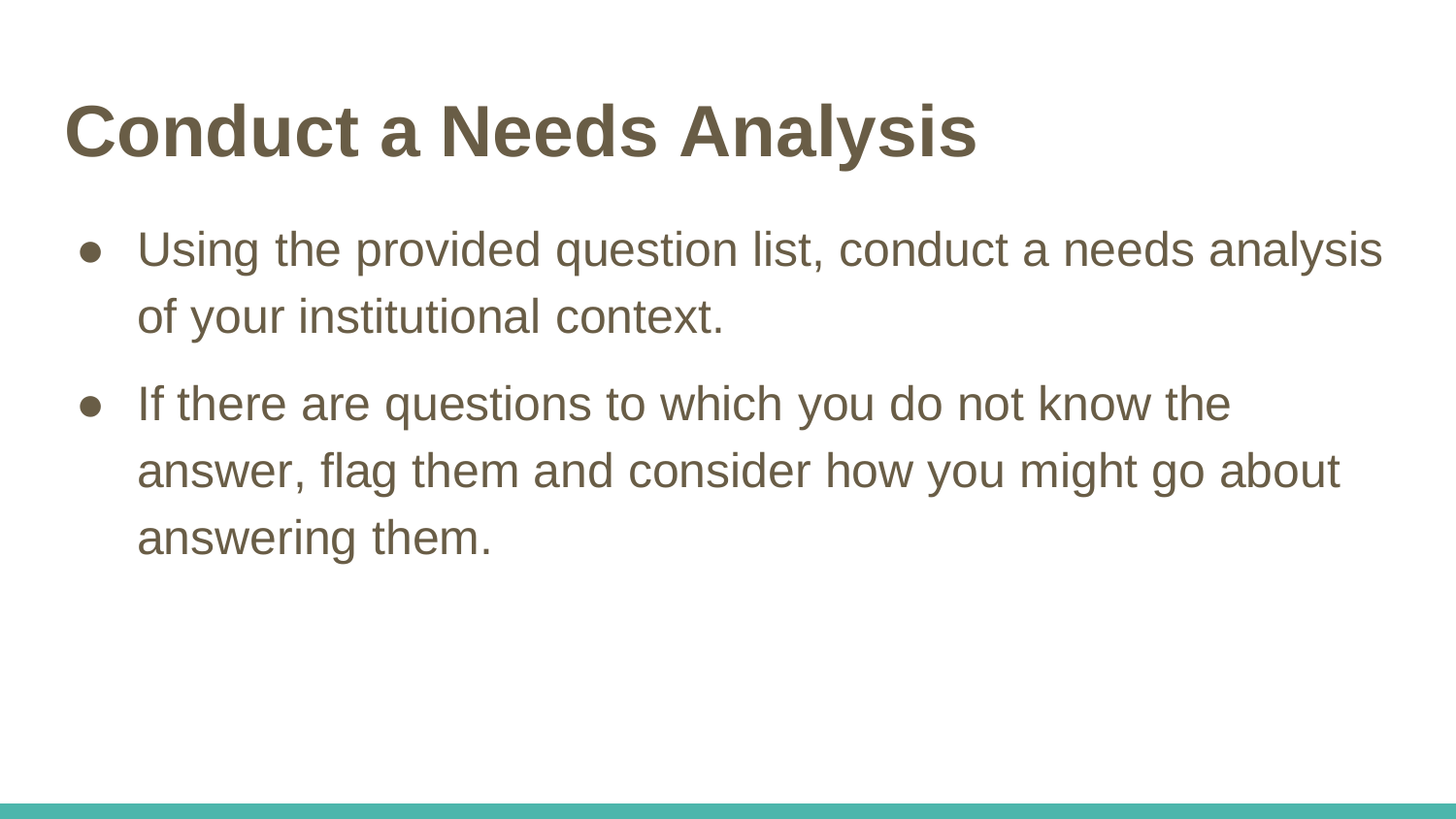# **Sample SWOT Analysis**

#### **Strengths**

- High interest in grad writing support
- Initial Writing Lab/faculty contacts in place

#### **Opportunities**

- Expand IWE program
- **Further collaboration w/Graduate School**

#### **Weaknesses**

- Little/no formal support for grad writing
- Lack of STEM background among Writing Lab staff

#### **Threats**

- Territorial faculty
- Instability of pre-tenure faculty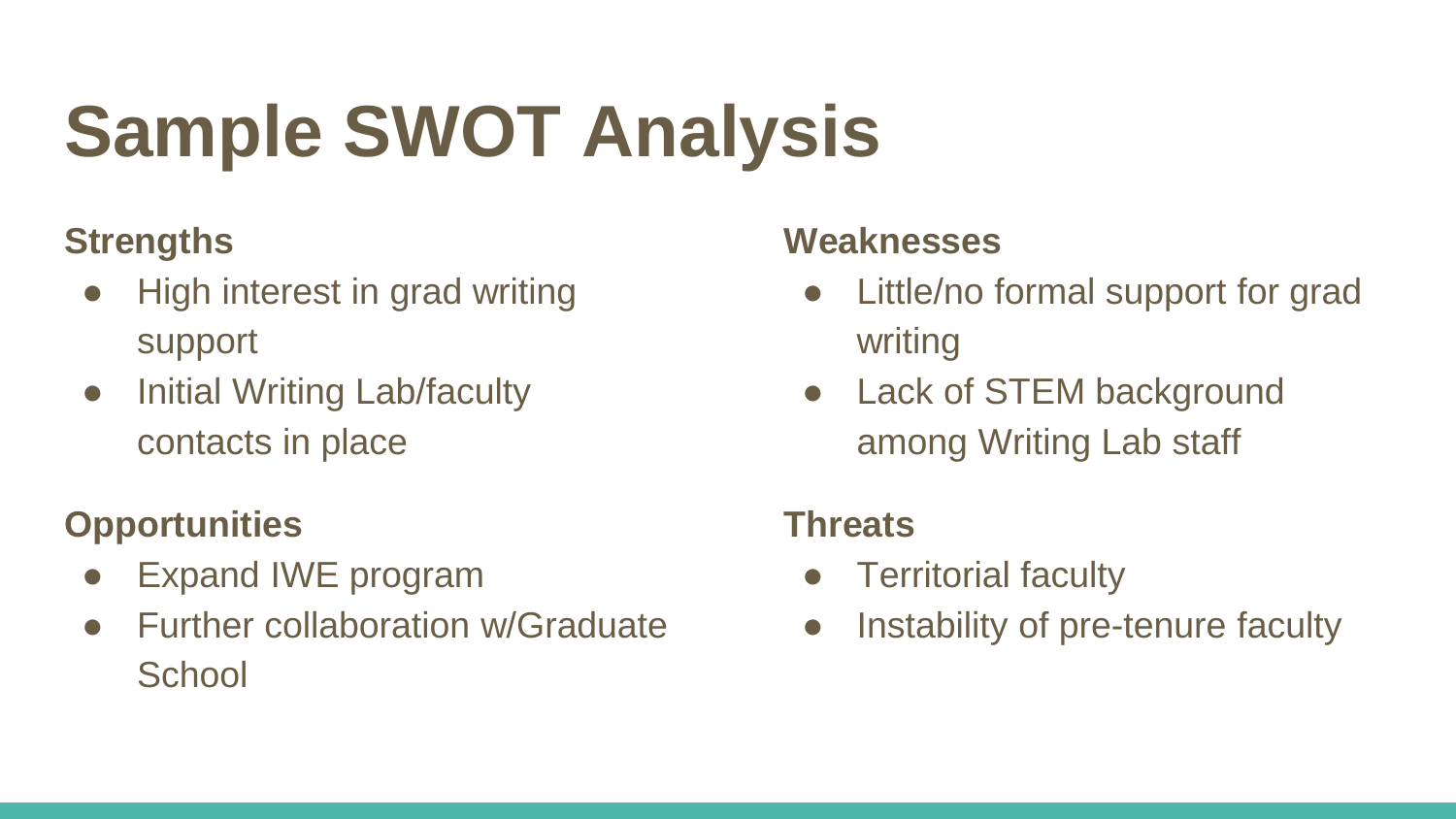## **Create a Survey**

- In groups, generate questions that could be used for a survey of faculty.
- List all questions in the appropriate document in the Google folder

**What would you need to know in order to best support faculty efforts to help their graduate student writers?**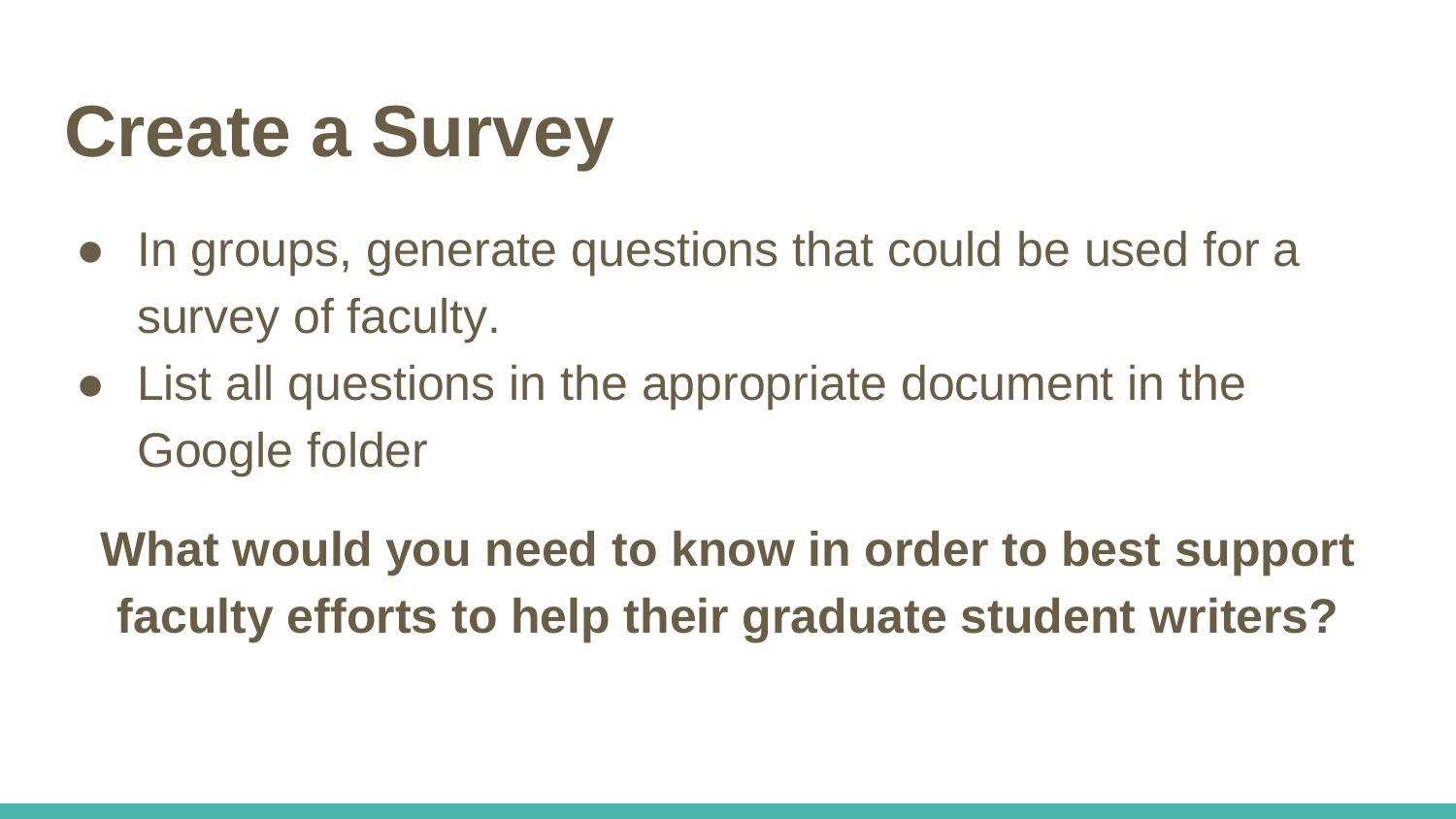#### **Results**

#### **A completed faculty guide for working with graduate writers!**



**https://owl.purdue.edu/writinglab/faculty/faculty\_guides.html**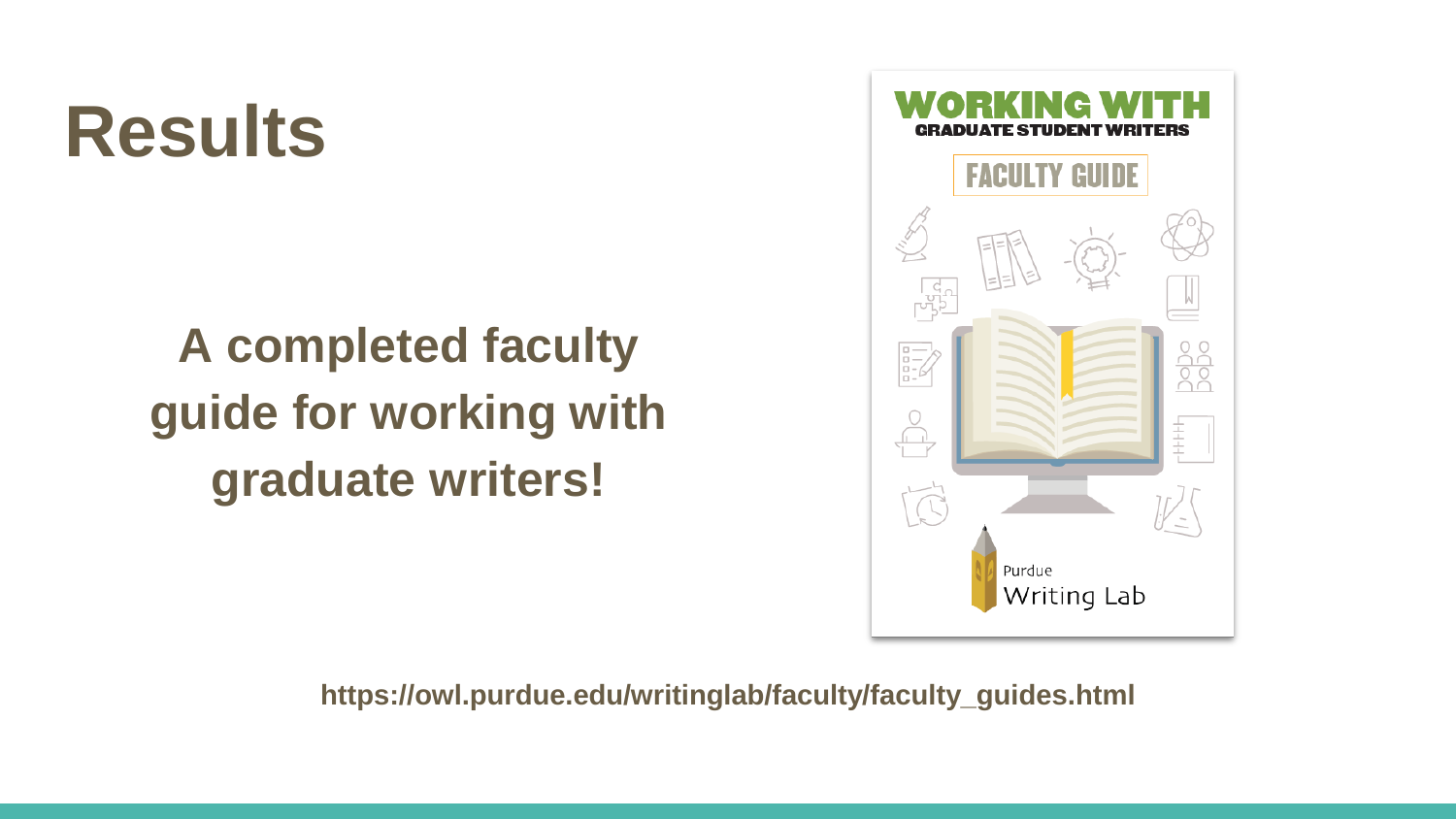#### **Collect Ideas**

- What is the rhetorical situation for faculty resources (audience, purpose, genre)?
- What kinds of resources would be effective for faculty? What would be ineffective?
- What resources do you currently offer faculty at your institution and how effective have they been?